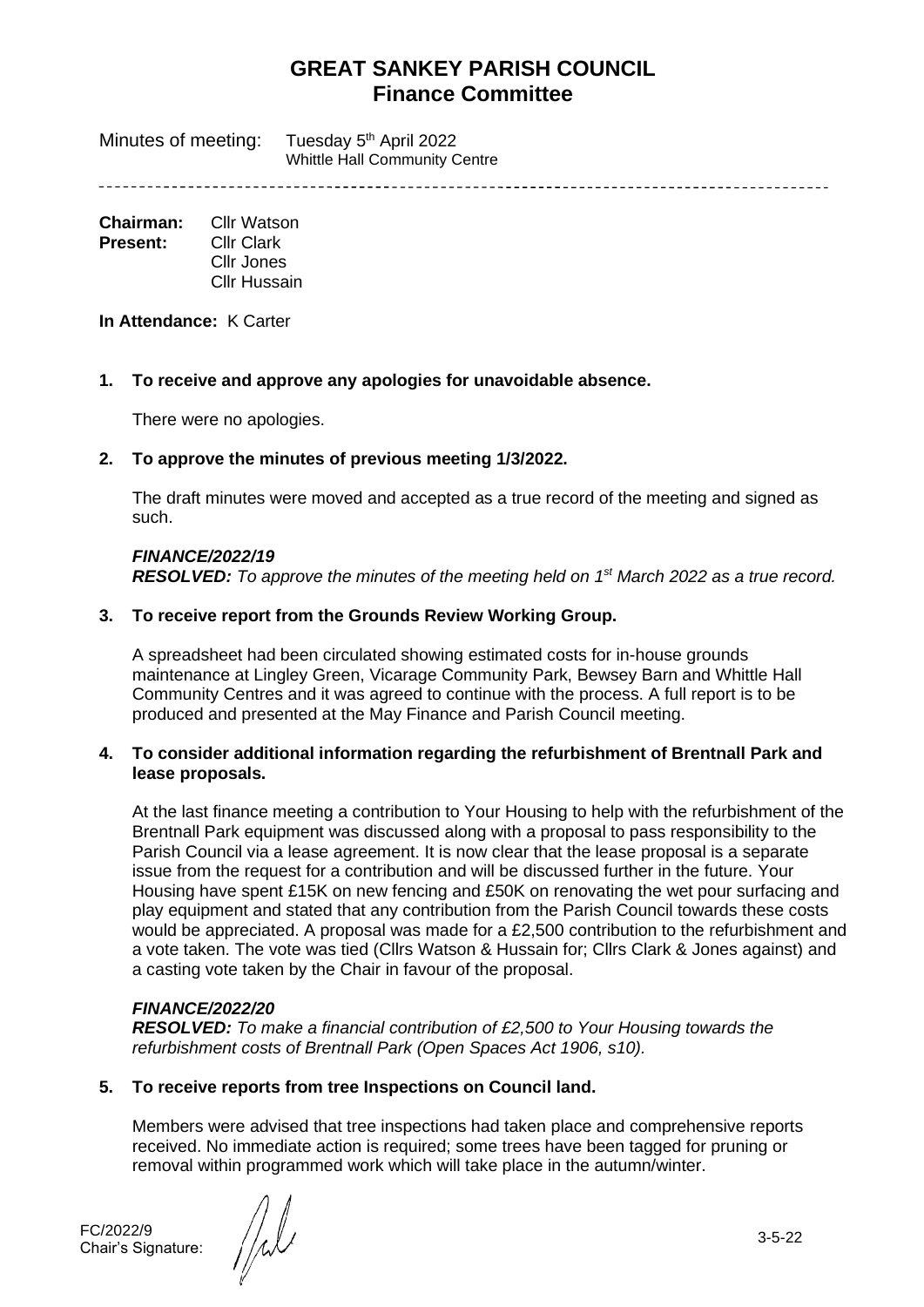| Minutes of meeting: | Tuesday 5 <sup>th</sup> April 2022   |
|---------------------|--------------------------------------|
|                     | <b>Whittle Hall Community Centre</b> |

#### **6. To scrutinise financial expenditure arising since the last meeting, including payments by Direct Debit.**

A list of payments to be made had been circulated prior to the meeting. The payments to be authorised were scrutinised and approved.

| <b>Presented By</b>          | <b>Description</b>                              | <b>Amount</b> |
|------------------------------|-------------------------------------------------|---------------|
| Comtec                       | Electrical work - BB                            | £755.00       |
| Samrose                      | Replacement windows - BB                        | £6795.00      |
| <b>Top Print</b>             | Artwork Fun Day advertisement                   | £51.00        |
| <b>WBC</b>                   | Footpath Cleansing - WH                         | £259.20       |
| <b>B&amp;B Hygiene Ltd</b>   | <b>Cleaning Supplies</b>                        | £259.85       |
| Trade Uk                     | Centre Maintenance - TP                         | £2.88         |
| <b>WBC</b>                   | Chapelford Xmas Tree - new lights & elec. costs | £1656.00      |
| <b>WBC</b>                   | Wildflowers 2021                                | £3600.00      |
| <b>Cheshire Constabulary</b> | PCSO Charges Qtr 4 21-22                        | £8320.00      |
| <b>WBC</b>                   | Service Charge - HM 04/22 - 06/22               | £382.89       |
| <b>EDR Landscape Mngt</b>    | Grounds Maintenance                             | £4777.70      |
| <b>Traditions Sandwiches</b> | Buffet Lunch - Staff training 7/4/22            | £70.20        |
| Impact Graphix               | Banners for Fun Day                             | £852.00       |
| Lally Tree Management        | Tree inspections                                | £1176.00      |
| FairFX cards                 | Top-up of pre-paid cards                        | £644.44       |
| Chalc                        | Renewal of subscription                         | £1470.04      |
| Andrew Jones Landscapes      | Grounds Maintenance                             | £1250.00      |
|                              | Total                                           | £32,322.20    |

# *FINANCE/2022/21*

*RESOLVED: To authorise all payments listed above (under LGA 1976 s19 or LGA 1972 s15(5), s101, 111, 112, 133, 142 or 137).*

The work to re-tarmac the car park at Bewsey Barn Community Centre is underway following approval at last month's meeting and is due to be finished this week. It was agreed that, subject to satisfactory completion, the invoice will be paid once received.

# *FINANCE/2022/22*

*RESOLVED: To authorise payment for the tarmac at Bewsey Barn Community Centre, subject to satisfactory completion and receipt of the invoice prior to the next Finance meeting (Local Govt. (Misc. Prov.) Act 1976 s19).*

The following direct debits on the Council's account during February were also checked and approved:

| <b>BT</b>  | 01/02/2022 | WIFI/Telephone | ТP      | 93.84 |
|------------|------------|----------------|---------|-------|
| <b>BT</b>  | 01/02/2022 | WIFI/Telephone | WH-HALL | 80.88 |
| Water Plus | 01/02/2022 | Water charges  | ΗМ      | 41.43 |

FC/2022/10

FC/2022/10<br>Chair's Signature:  $\left\{\begin{matrix} 1 & 0 & 0 \\ 0 & 0 & 0 \\ 0 & 0 & 0 \\ 0 & 0 & 0 \end{matrix}\right\}$  3-5-22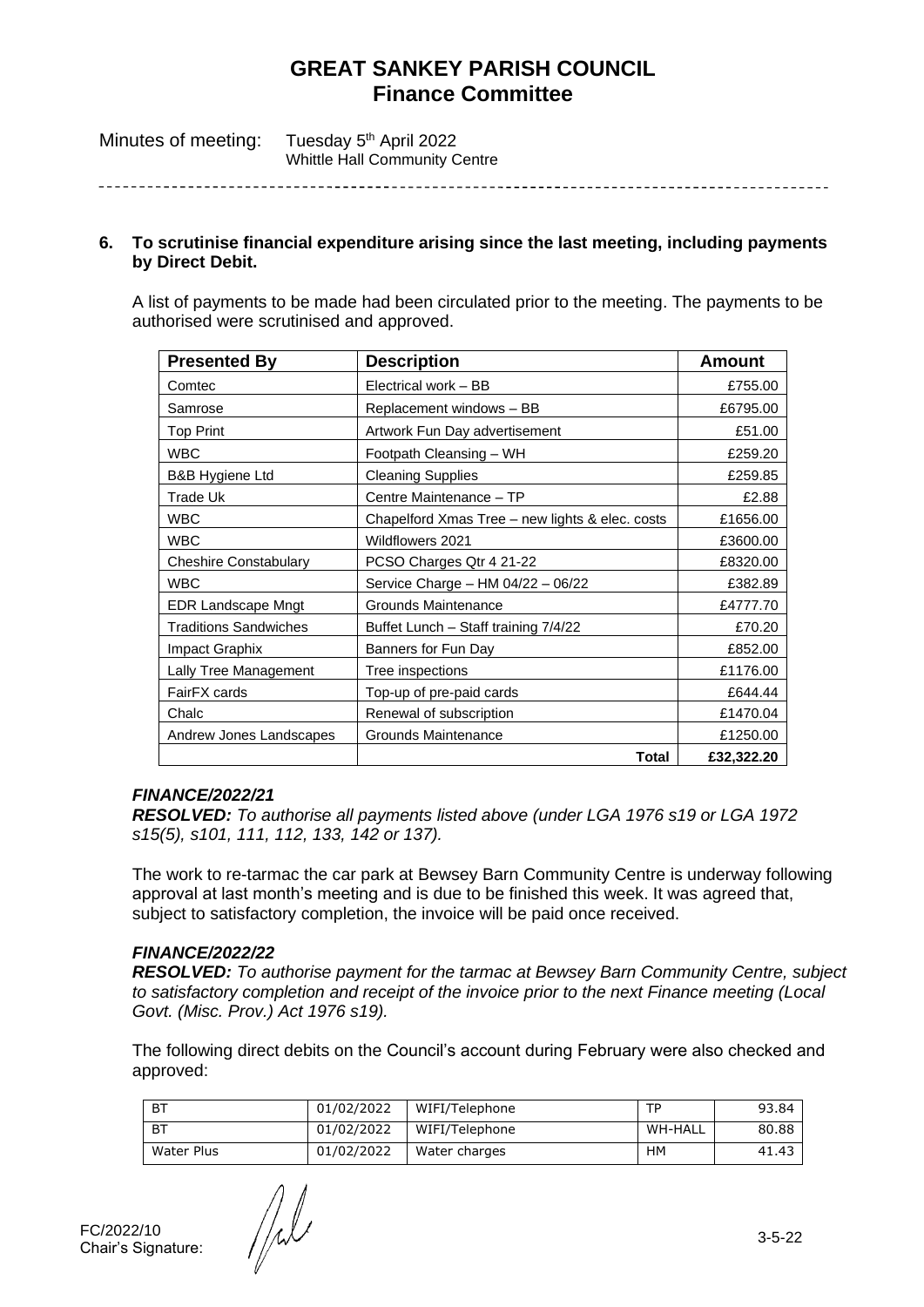Minutes of meeting: Tuesday 5<sup>th</sup> April 2022

Whittle Hall Community Centre

| <b>Water Plus</b> | 01/02/2022 | Water charges                   | <b>WH</b>    | 29.18    |
|-------------------|------------|---------------------------------|--------------|----------|
| Water Plus        | 01/02/2022 | Water charges                   | BB           | 141.19   |
| KCOM Group plc    | 04/02/2022 | e-mail hosting/microsoft office | Office       | 77.50    |
| ВT                | 07/02/2022 | WIFI/Telephone                  | HМ           | 86.88    |
| PUBLIC WORKS LOAN | 14/02/2022 | Loan repayment                  | Loan         | 2490.00  |
| <b>SWALEC</b>     | 14/02/2022 | Electricity                     | <b>WH</b>    | 610.58   |
| <b>SWALEC</b>     | 14/02/2022 | Electricity                     | BB           | 170.71   |
| SWALEC GAS        | 21/02/2022 | Gas                             | HМ           | 118.12   |
| <b>SWALEC</b>     | 21/02/2022 | Electricity                     | <b>TP</b>    | 281.35   |
| <b>SWALEC GAS</b> | 21/02/2022 | Gas                             | <b>HL</b>    | 96.78    |
| <b>SWALEC GAS</b> | 21/02/2022 | Gas                             | <b>TP</b>    | 768.20   |
| <b>WBC</b>        | 28/02/2022 | January Business Rates          | <b>TP</b>    | 113.00   |
| <b>WBC</b>        | 28/02/2022 | January Business Rates          | HМ           | 96.00    |
| <b>WBC</b>        | 28/02/2022 | January Business Rates          | BB           | 93.00    |
| Utility Warehouse | 28/02/2022 | Phone charges                   | Office       | 115.40   |
|                   |            |                                 | <b>Total</b> | £5504.04 |

### **7. To consider any quotes received and authorise or make recommendations to full Council where appropriate.**

The Council's insurer has advised that reinstatement valuations for the community centres are obtained for insurance purposes as it has been some time since the buildings were valued. One quote has been received, additional will be sought before a decision is made.

**8. To consider requests for financial assistance; to decide if any donations are to be made or if requests should be recommended to full Council.**

Request 1: for donation towards costs for farm visits to Jack & Jill Preschool - £100 approved.

# *FINANCE/2022/23*

*RESOLVED: To give £100 to Jack & Jill Preschool towards costs for a farm visit (LGA 1972, s137).*

Request 2: for donation to 2 Scouts towards costs for the World Scout Jamboree in 2023. The council is unable to give donations to individuals and instead it was agreed to offer a free stall at Sankey Fun Day to help with their fund-raising efforts.

#### *FINANCE/2022/24*

*RESOLVED: To offer a free stall at Sankey Fun Day to help with fundraising efforts for 2 Scouts to attend the World Scout Jamboree 2023.*

**9. Budget 2021-22 – to scrutinise documentation, and when satisfied as to correctness to sign off financial reports and bank reconciliations for February.**

The budget monitoring sheets, and bank reconciliation were scrutinised and agreed. The Clerk was thanked for prudent financial management during the year.

FC/2022/11  $\text{Chair's Signature:} \quad // \quad \text{O}$